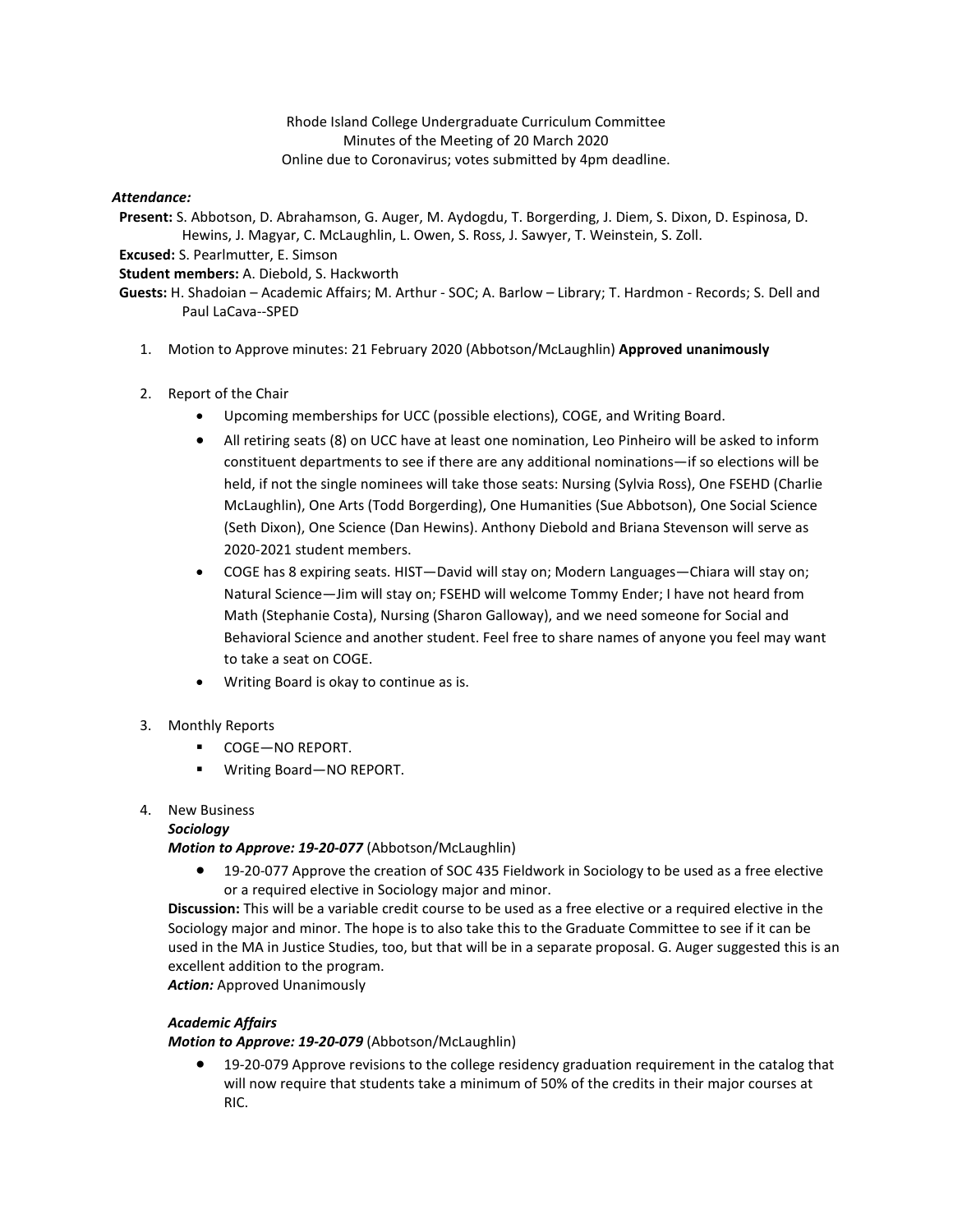*Discussion:* T. Weinstein asked what are some possible exceptions that we should be aware of that might keep a student from graduating under this change (e.g., A5)? And H. Shadoian explained that this will be a very minor issue (if any). Ex. If a student is graduating in December and met the old requirement (which, by the way was never programmed into the Academic Advising Report) and because of a large number of transfer credits does not meet the new policy, we would get that worked out with the appropriate dean. T. Weinstein also asked what the rationale is for "at least 12 credits at the 300- or 400- level?" In other words, could this possibly impact a transfer student in our major in a negative way, as opposed to just 50% of courses in general in the major? (For example, I had a transfer student whose 110-level course did not transfer--would this change impact that student negatively?). H. Shadoian responded: The "at least 12 credits" is not new and was part of the old policy – just means students will do some upper level courses here in major (for most majors, that would be just 3 courses). It would not affect community college transfers since they do not get credit for 300-level courses (just a few remaining exceptions on articulation). For your transfer student, the non-transferability is one of two reasons: either the course has no equivalent at RIC or the student didn't earn a "C" or better (that the required transfer model). Finally, T. Weinstein asked whether in general, with our ongoing discussions around trying to recruit CCRI and other local college transfers to RIC, will this new policy make RIC less appealing than other options like URI? H. Shadoian said no, since URI requires that at least 50% of the major be completed there (they also require students to do their last 30 credits at the university). As mentioned above, this will not affect CCRI.

 *Action:* Approved Unanimously

#### *Special Education*

*Motion to Approve: 19-20-080* (Abbotson/McLaughlin)

• 19-20-080 Approve the creation of a new 3-credit course DIS 451 Introduction to Transition to Adult Life as an elective for related disciplines.

**Discussion:** G. Auger pointed out that the senior status is an important point to this proposal. *Action:* Approved Unanimously

#### *Academic Affairs*

*Motion to Approve: 19-20-081* (Abbotson/McLaughlin)

• 19-20-081 Approve a revision to the college's policy on what grade counts when a course is repeated, to allow it to be the highest one, rather than insisting the repeat has to count toward the GPA.

 *Action:* Approved Unanimously

#### *Academic Affairs*

*Motion to Approve: 19-20-082* (Abbotson/McLaughlin)

• 19-20-082 Approve a revision to the General Education second language requirement that will delete the language regarding the need for a minimum grade of C in any 102, 113, or 114 course they take, and allow for any passing grade above an "F." They request this go into effect in Spring 2020 and be retroactive for all currently enrolled students.

**Discussion:** T. Weinstein asked for a clarification: All general requirement classes may be filled with any grade other than F or W. This includes C-, D+, D, and D-. So this proposal is asking for this same policy to apply to Second Language classes as the general requirement? H. Shadoain confirmed yes. T Weinstein also asked if there is a general rationale for allowing grades of C-, D+, D, and D- in Second Language requirement classes to help to promote more students to graduate from RIC? H. Shadoain again confirmed, explaining, it helps in both graduation and time to degree. Ex. Student take a 101 language; takes a 102 and earns less than a C, but passes. That student will end up taking 12 credits of language courses to pass the requirement – that's equal to a full semester's tuition. At biggest risk are transfer students from CCRI who may not have taken a language since 10<sup>th</sup> grade in high school – if at all, since CCRI is open admission. Students who are a bit less comfortable taking a language sometimes hold off taking it until the end of their time at RIC and can then get into a bit of trouble. It's another reason to